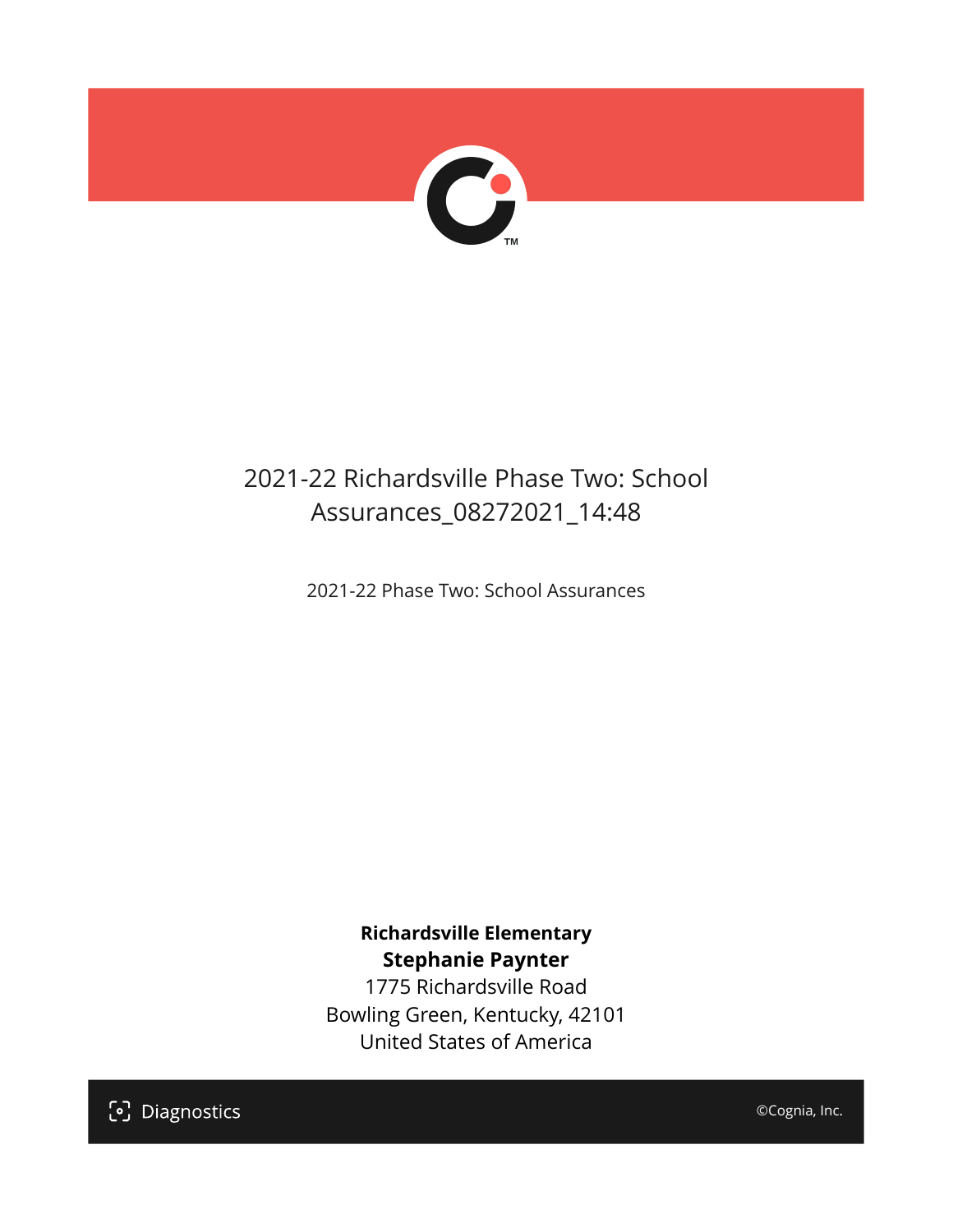Richardsville Elementary

#### **Table of Contents**

| 2021-22 Phase Two: School Assurances |  |
|--------------------------------------|--|
|                                      |  |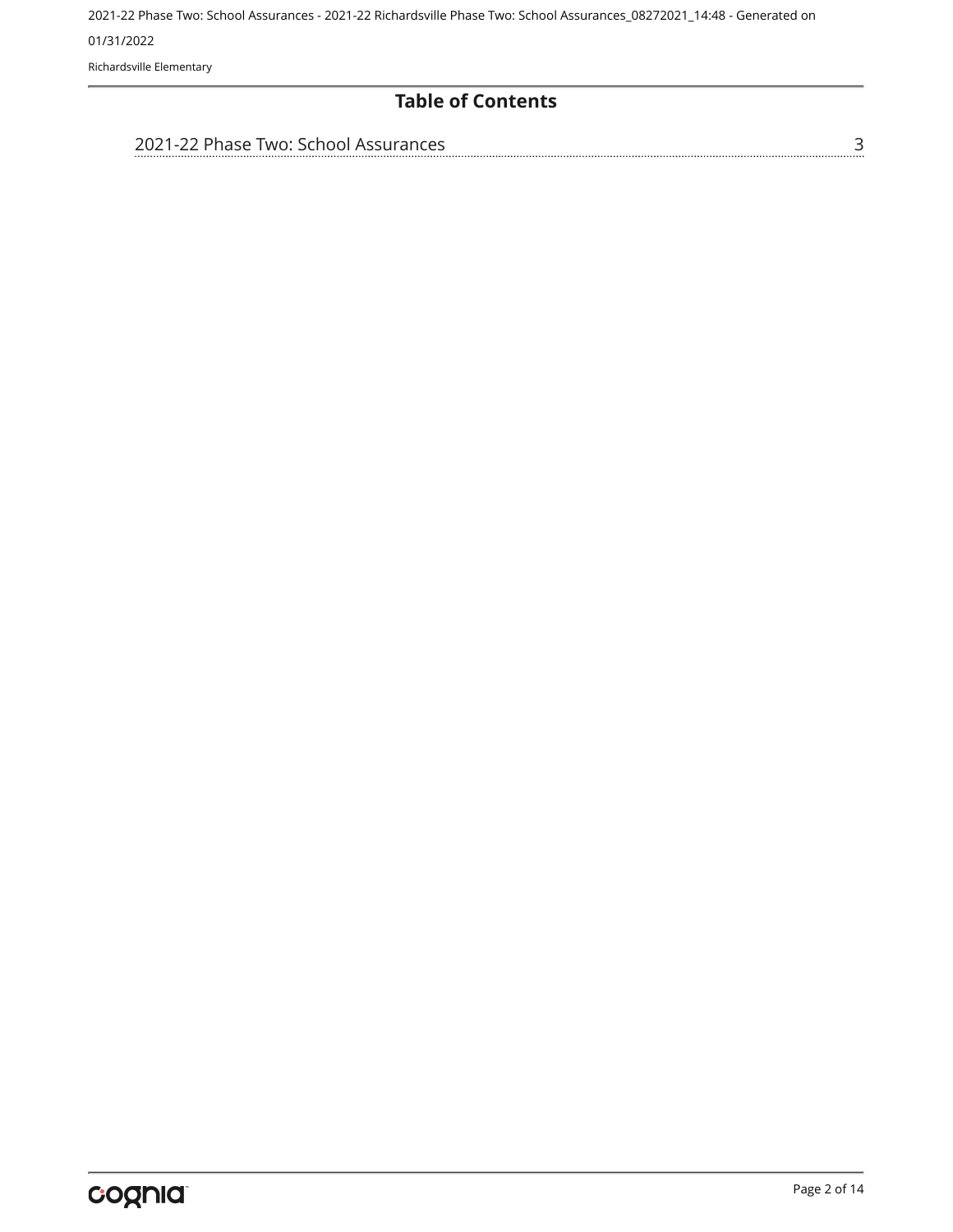# <span id="page-2-0"></span>**2021-22 Phase Two: School Assurances**

#### Introduction

Assurances are a required component of the improvement planning process (703 KAR 5:225). Please read each assurance carefully and indicate whether your school complies by selecting the appropriate response (Yes, No or N/A). If you wish to provide further information or clarify your response, space for comments is provided. Comments are optional. You may upload any supporting documentation as needed.

#### Federal Programs

1. If the school receives Title II, Part A funds, the school provides professional development for staff that is in accordance with the purpose of Title II, Part A of ESSA (job-embedded, evidence-based, sustainable, data-driven and classroom-focused); addresses the needs of all students; and, strives to ensure all students are transition ready as intended by Section 2103 of ESSA, which governs the local use of Title II, Part A funding.

 **Yes** o No N/A **COMMENTS**

2. The school ensures that the use of federal funding, including expenditures for certified or classified positions (e.g. counselors, nurses, media specialists, etc.), is reasonable and necessary in compliance with 2 CFR 200.403 and 200.405.

 **Yes** o No N/A **COMMENTS**

Title I Programs

3. The school ensures that all teachers and paraprofessionals working in a program supported with Title I, Part A funding meet applicable state requirements as required by Section 1111(g)(2)(J) of ESSA.

 **Yes**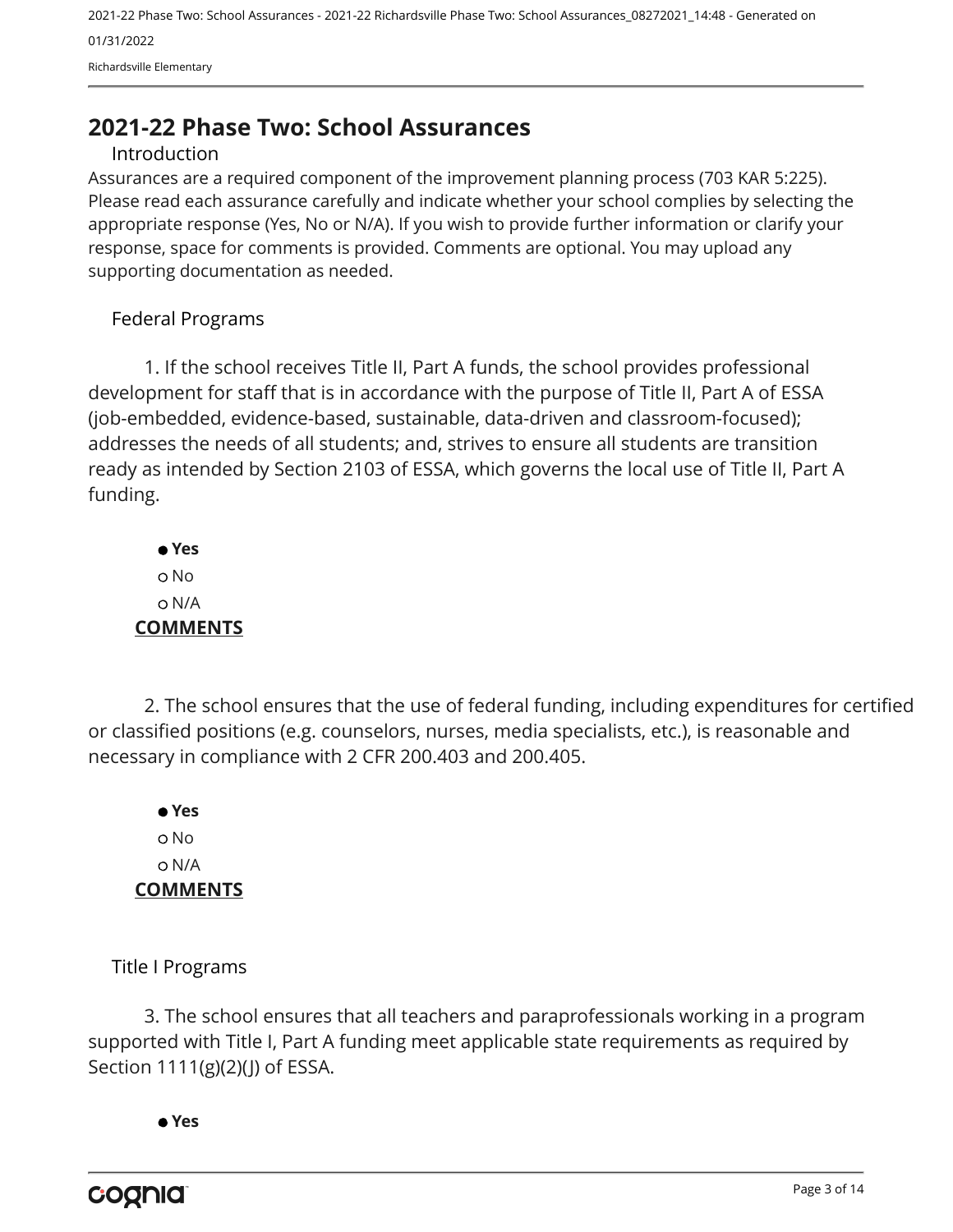N/A **COMMENTS**

4. The school distributes to parents and family members of participating children, or all children in a schoolwide program, a written parent and family engagement policy, which is agreed on by such parents, that describes the means for carrying out the requirements of ESSA Section 1116 (c) through (f). The school makes the policy available to the local community and updates it periodically to meet the changing needs of parents and the school. For reference, Section 1116(b) of ESSA allows existing parent and family engagement policies the school may have in place to be amended to meet the requirements under Title I, Part A.

 **Yes** No N/A **COMMENTS**

5. The school convenes an annual meeting, at a convenient time, to which all parents of participating children, or all children in a schoolwide program, are invited and encouraged to attend, to inform parents of their school's participation in Title I, Part A and to explain the requirements of Title I, Part A, and the right of the parents to be involved, as required under Section 1116(c)(1).

 **Yes** o No N/A **COMMENTS**

6. The school offers a flexible number of meetings to parents, such as meetings in the morning or evening, and may provide, with funds provided under this part, transportation, child care, or home visits, as such services relate to parental involvement (ESSA Section 1116(c)(2).

 **Yes** o No N/A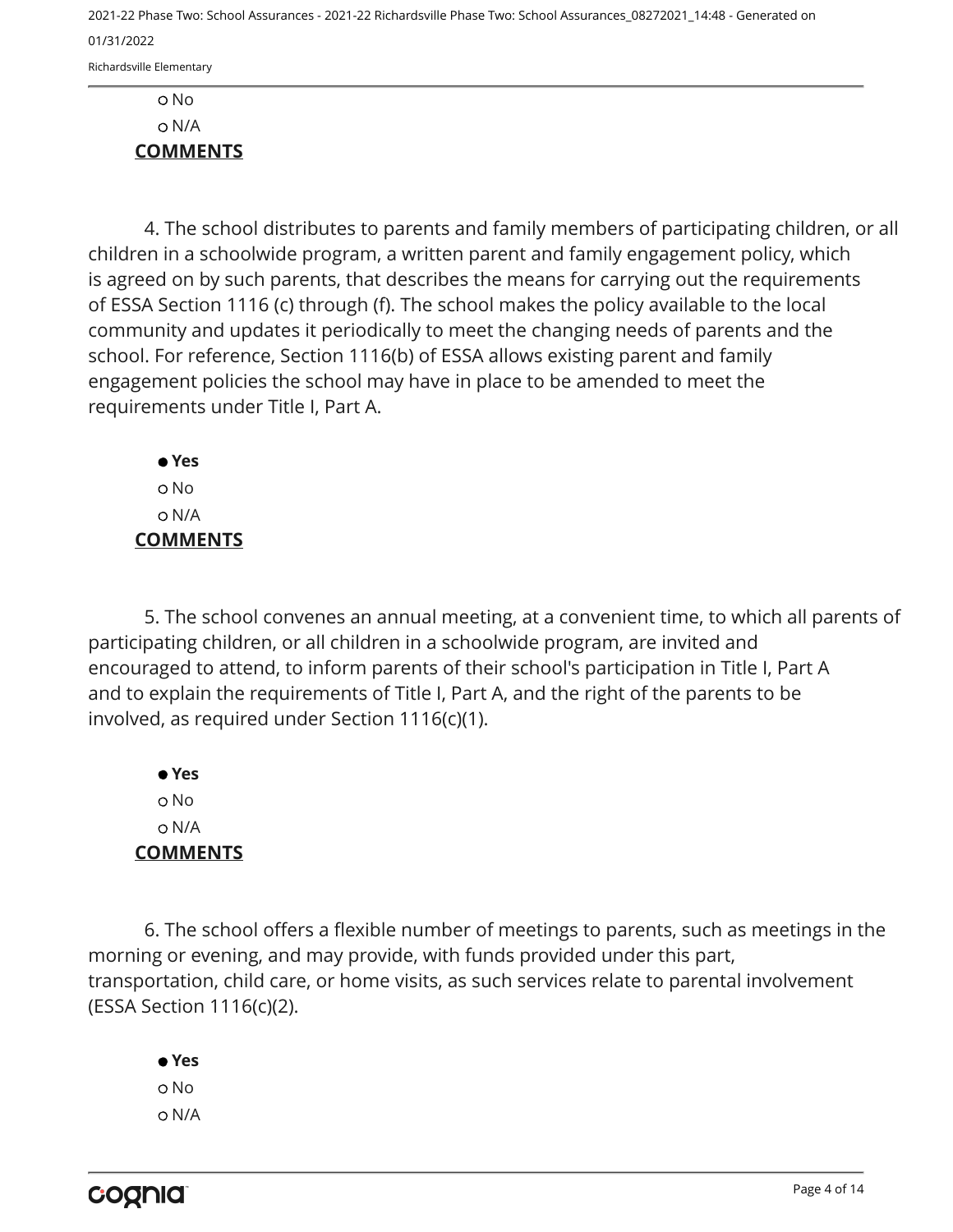Richardsville Elementary

#### **COMMENTS**

7. The school involves parents, in an organized, ongoing, and timely way, in the planning, review, and improvement of programs under Title I, including the planning, review, and improvement of the school parent and family engagement policy and the joint development of the schoolwide program plan undersection 1114(b), except that if a school has in place a process for involving parents in the joint planning and design of the school's programs, the school may use that process, if such process includes an adequate representation of parents of participating children (ESSA Section 1116 (c)(3)).

 **Yes** o No N/A **COMMENTS**

8. The school provides parents of participating children, or all children in a schoolwide program—

A. timely information about programs under Title I;

B. a description and explanation of the curriculum in use at the school, the forms of academic assessment used to measure student progress, and the achievement levels of the challenging state academic standards; and

C. if requested by parents, opportunities for regular meetings to formulate suggestions and to participate, as appropriate, in decisions relating to the education of their children, and respond to any such suggestions as soon as practicably possible (ESSA Section 1116  $(c)(4)$ ).

 **Yes** o No N/A **COMMENTS**

9. The school jointly develops with parents for all children served under this part a school-parent compact that outlines how parents, the entire school staff, and students will share the responsibility for improved student academic achievement and the means by which the school and parents will build and develop a partnership to help children achieve the state's high standards. The compact meets the requirements outlined in ESSA 1116(d)(1-2).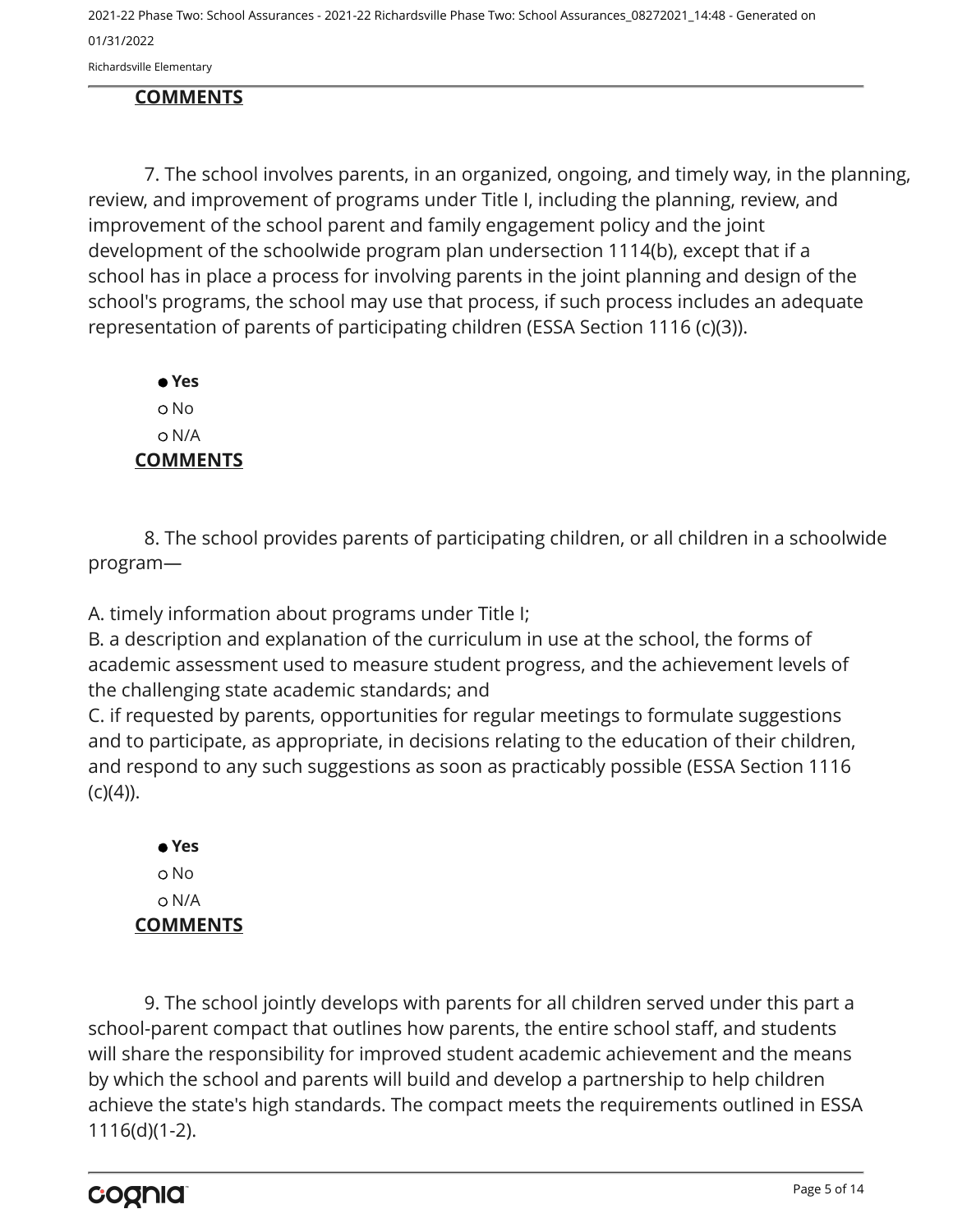**Yes** No N/A **COMMENTS**

10. The school provides assistance to parents of children served by the school in understanding such topics as the challenging state academic standards, state and local academic assessments, the requirements of Title I, and how to monitor a child's progress and work with educators to improve the achievement of their children, as required by ESSA Section 1116(e)(1).

 **Yes** o No N/A **COMMENTS**

11. The school provides materials and training to help parents to work with their children to improve their children's achievement, such as literacy training and using technology (including education about the harms of copyright piracy), as appropriate, to foster parental involvement, as required in ESSA Section 1116(e)(2).

 **Yes** No N/A **COMMENTS**

12. The school educates teachers, specialized instructional support personnel, principals, and other school leaders, and other staff, with the assistance of parents, in the value and utility of contributions of parents, and in how to reach out to, communicate with, and work with parents as equal partners, implement and coordinate parent programs, and build ties between parents and the school, as required in ESSA Section 1116(e)(3).

 **Yes** o No N/A **COMMENTS**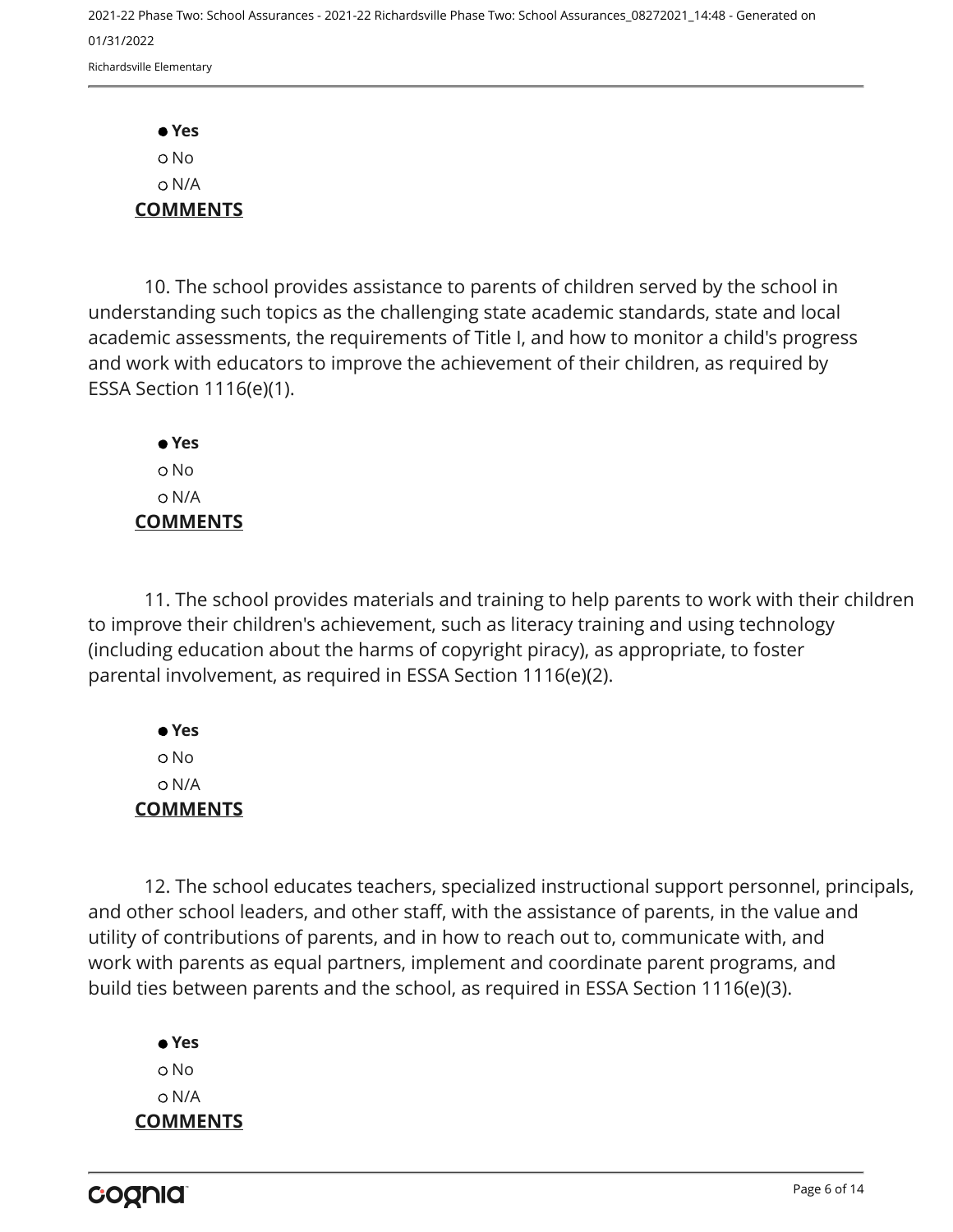13. To the extent feasible and appropriate, the school coordinates and integrates parent involvement programs and activities with other federal, state, and local programs, including public preschool programs, and conducts other activities, such as parent resource centers, that encourage and support parents in more fully participating in the education of their children (ESSA Section 1116(e)(4)).

 **Yes** No N/A **COMMENTS**

14. The school ensures that information related to school and parent programs, meetings, and other activities is sent to the parents of participating children, or all children in a schoolwide program, in a format and, to the extent practicable, in a language the parents can understand, as required in ESSA Section 1116(e)(5).

 **Yes** o No N/A **COMMENTS**

15. To the extent practicable, the school provides opportunities for the informed participation of parents and family members (including parents and family members who have limited English proficiency, parents and family members with disabilities, and parents and family members of migratory children), including providing information and school reports required under section 1111 in a format and, to the extent practicable, in a language parents understand (ESSA Section 1116(f)).

 **Yes** o No N/A **COMMENTS**

Title I Schoolwide Programs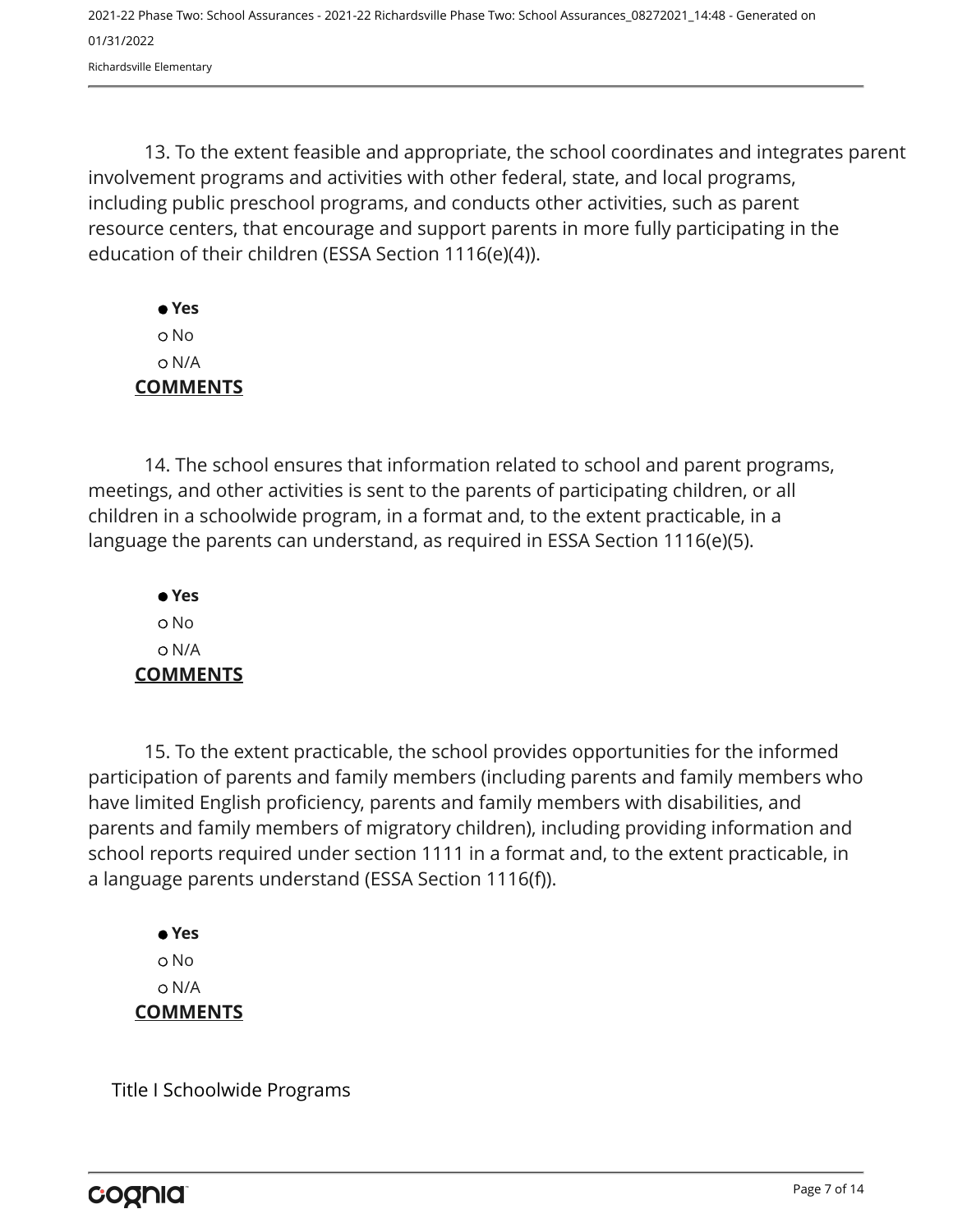Richardsville Elementary

16. If the school is implementing a schoolwide program, the school developed a comprehensive plan during a 1-year period or qualifies for an exception under Section 1114(b)(1) of the Every Student Succeeds Act (ESSA).

### **Yes** No N/A **COMMENTS**

17. If the school is implementing a schoolwide program, the school developed a comprehensive plan with the involvement of parents and other members of the community to be served as well as individuals who will carry out such plan (e.g. teachers, administrators, classified staff, etc.) as required by Section 1114(b)(2) of ESSA.

 **Yes** No N/A **COMMENTS**

18. If the school is implementing a schoolwide program, the school developed a comprehensive plan that will remain in effect for the duration of the school's participation under Title I, Part A of ESSA as required by Section 1114(b)(3) of ESSA.

 **Yes** No N/A **COMMENTS**

19. If the school is implementing a schoolwide program, the school developed a comprehensive plan that is available to district leadership, parents, and the public and in an understandable and uniform format as required by Section 1114(b)(4) of ESSA.

 **Yes** o No N/A **COMMENTS**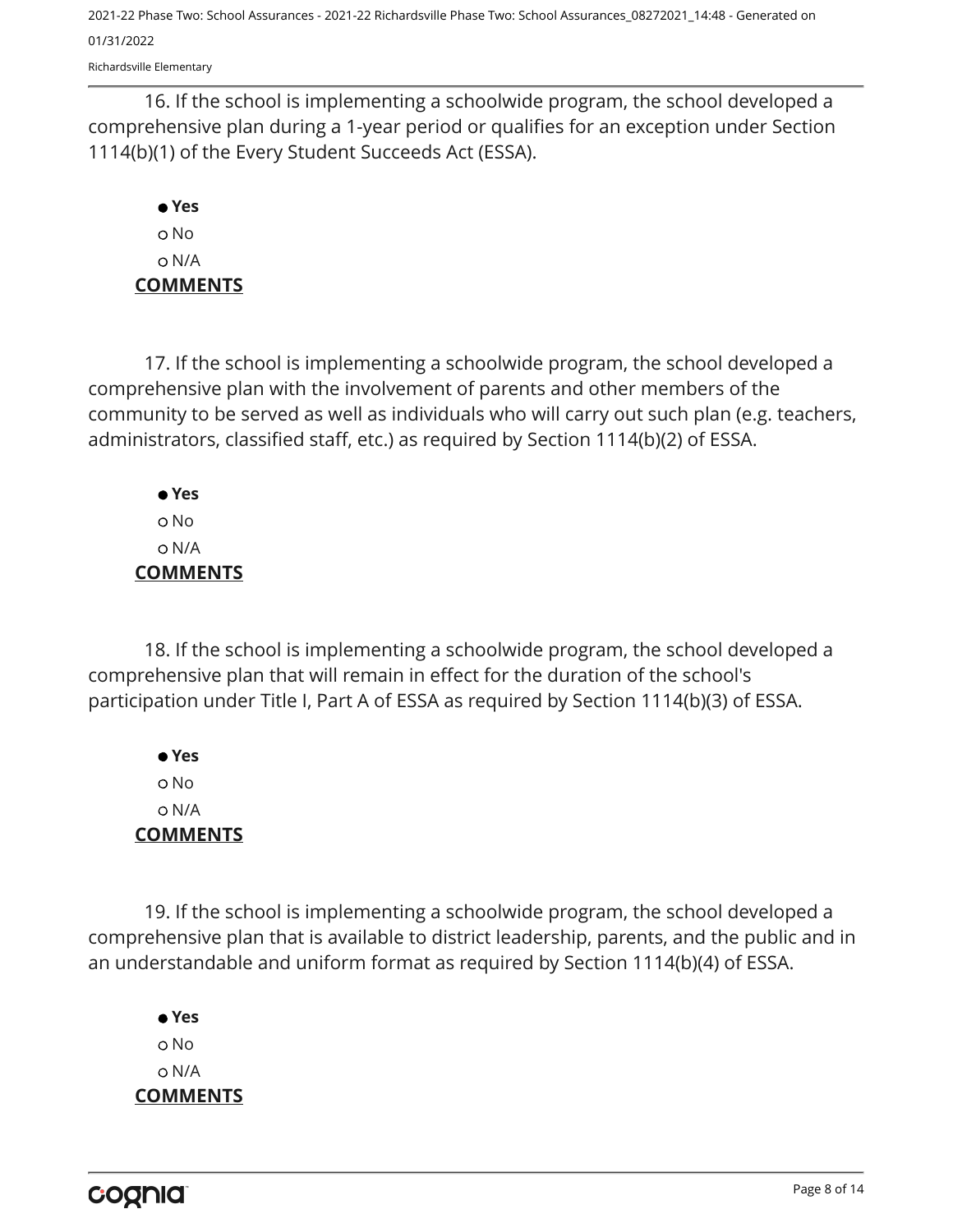20. If the school is implementing a schoolwide program, the school developed a comprehensive plan that, to the extent appropriate and applicable, coordinates with other federal, state, and local programs, including but not limited to the implementation of improvement activities in schools identified for comprehensive or targeted support and improvement, as required by Section 1114(b)(5) of ESSA.

## **Yes** No N/A **COMMENTS**

21. If the school is implementing a schoolwide program, the school developed a comprehensive plan that is based on a comprehensive needs assessment, which included a review of academic achievement data, and includes, among other items, a description of the strategies the school will implement to address school needs as required by Section 1114(b)(6) of ESSA. The comprehensive needs assessment was developed with the participation of individuals who will carry out the schoolwide program plan, and the school documents how it conducted the needs assessment, the results it obtained, and the conclusions it drew from those results, as required by 34 CFR 200.26 (Code of Federal Regulations).

 **Yes** No N/A **COMMENTS**

22. If the school is implementing a schoolwide program, the school developed, pursuant to Section 1114(b)(7), a comprehensive plan that includes a description of the strategies to be implemented to address school needs, including how such strategies: (1) provide opportunities for all children; (2) use methods and instructional strategies that strengthen the academic program in the school, increase learning time, and provide an enriched and accelerated curriculum; and, (3) address the needs of all children through, for example, the following activities: school-based mental health programs; a tiered model to prevent and address behavioral problems; professional development to improve instruction and use of data from academic assessments, and to recruit and retain effective teachers; and/or, strategies for assisting preschool children transition to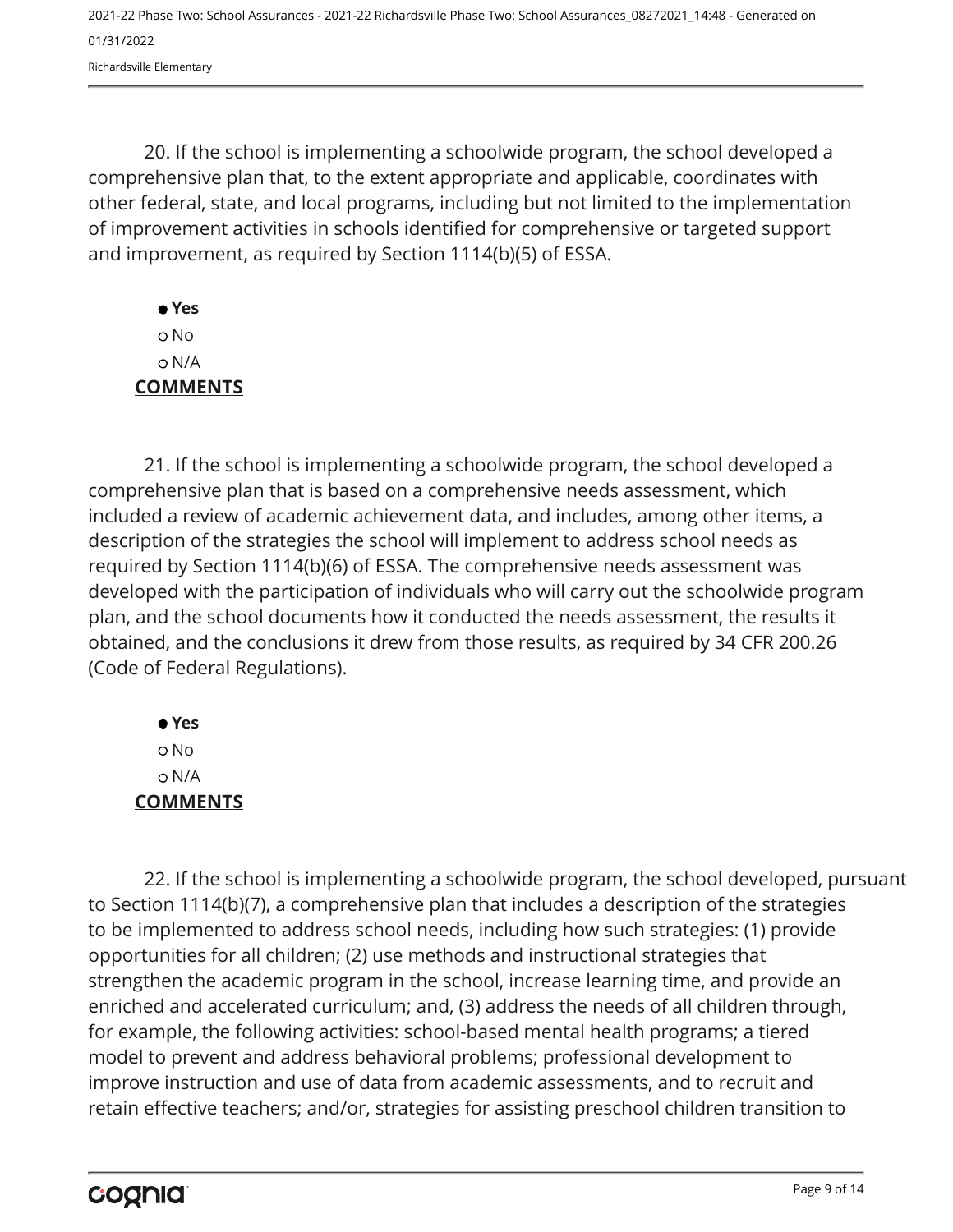Richardsville Elementary

local elementary school programs.

 **Yes** o No N/A **COMMENTS**

23. The school regularly monitors the implementation and results achieved by the schoolwide program, using data from the state's annual assessments and other indicators of academic achievement. The school determines whether the schoolwide program has been effective in increasing the achievement of students in meeting the challenging state academic standards, particularly for those students who had been furthest from achieving the standards. The school revises the plan as necessary based on student needs and on the results of the regular monitoring, to ensure continuous improvement of students in the schoolwide program and to ensure that all students are provided opportunities to meet the challenging state academic standards, as required by Section 1114 (b)(3) of ESSA and 34 CFR 200.26.

 **Yes** o No N/A **COMMENTS**

Title I Targeted Assistance School Programs

24. If the school is implementing a targeted assistance school program, participating students are identified in accordance with Section 1115(c) and on the basis of multiple, educationally related, objective criteria.

 Yes o No  **N/A COMMENTS**

25. If the school is implementing a targeted assistance school program, the school serves participating students using resources under Title I, Part of ESSA to meet challenging state academic standards as required by Section 1115(b)(2)(A) of ESSA.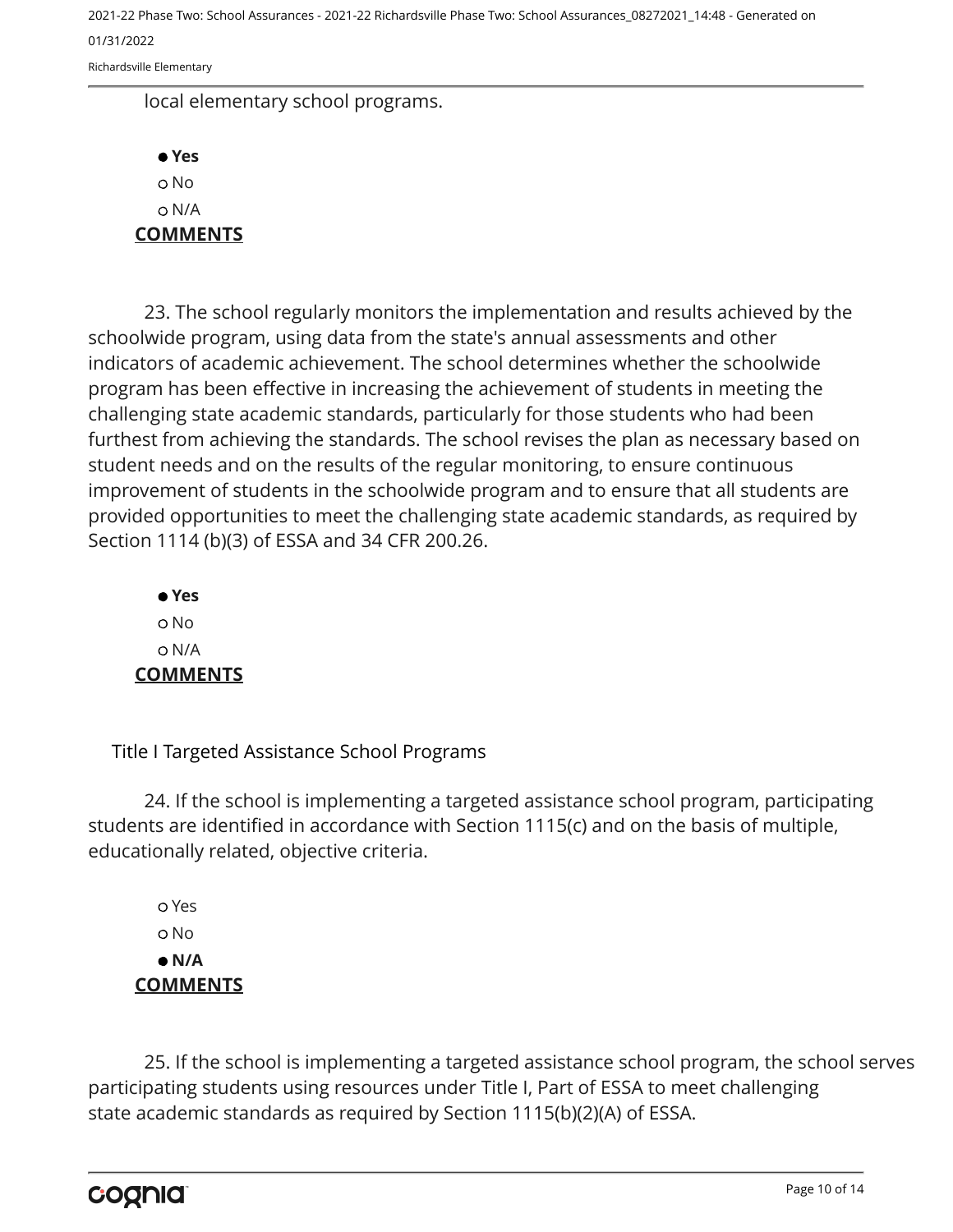Yes No  **N/A COMMENTS**

26. If the school is implementing a targeted assistance school program, the school serves, pursuant to Section 1115(b)(2)(B) of ESSA, participating students using methods and instructional strategies to strengthen the academic program of the school, which may include, for example, expanded learning time, summer programs, and/or a tiered model to prevent and address behavioral problems.

 Yes o No  **N/A COMMENTS**

27. If the school is implementing a targeted assistance school program, the school serves participating students by coordinating with and supporting the regular educational program as required by Section 1115(b)(2)(C) of ESSA.

 Yes No  **N/A COMMENTS**

28. If the school is implementing a targeted assistance school program, the school serves participating students by providing professional development to, for example, teachers, administrators, classified staff, and/or other school personnel who work with participating students as required by Section 1115(b)(2)(D) of ESSA.

 Yes o No  **N/A COMMENTS**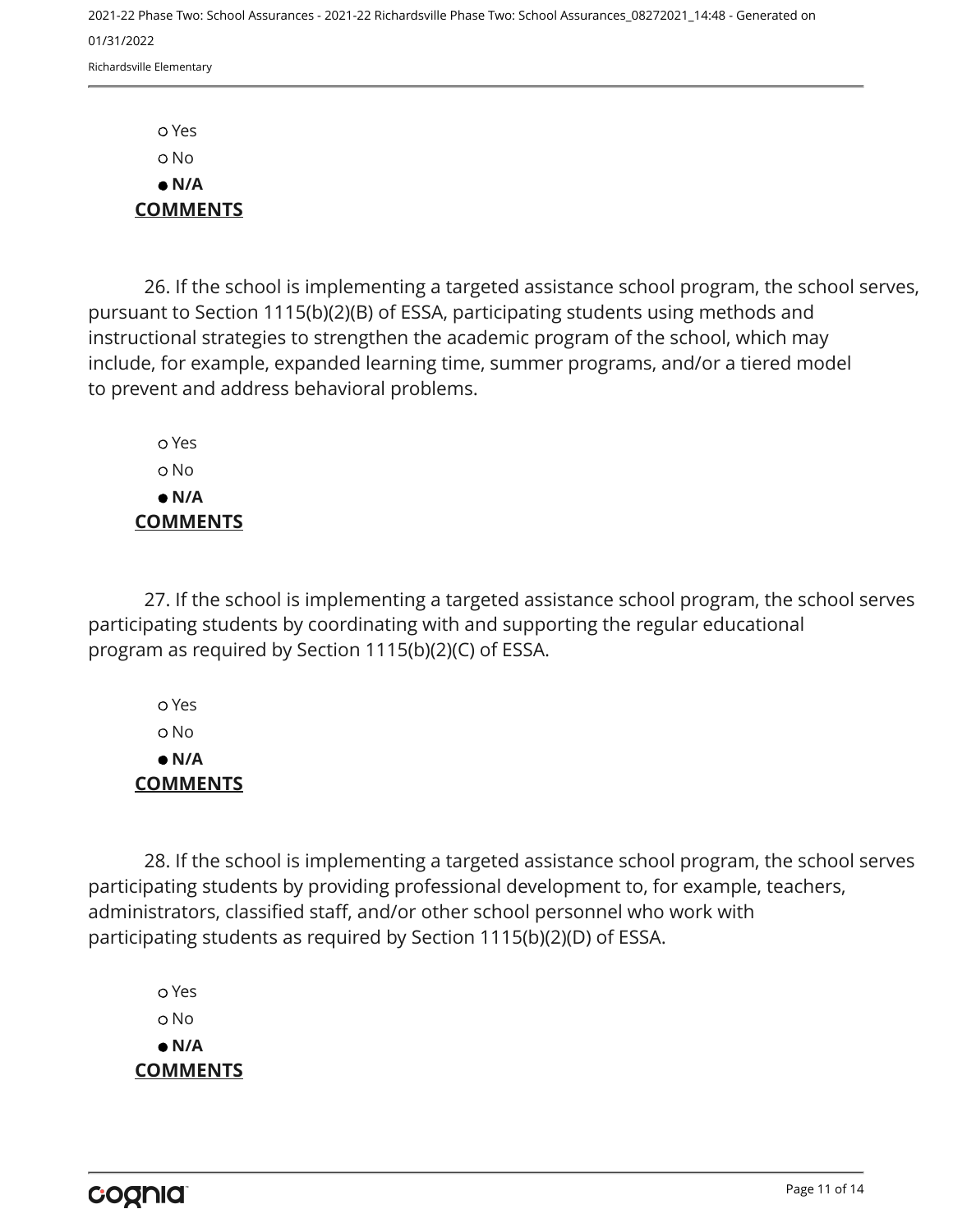Richardsville Elementary

29. If the school is implementing a targeted assistance school program, the school serves, pursuant to Section 1115(b)(2)(E) of ESSA, participating students by implementing strategies to increase the involvement of parents of participating students in accordance with Section 1116 of ESSA.

 Yes o No  **N/A COMMENTS**

30. If the school is implementing a targeted assistance school program, the school serves participating students, to the extent appropriate and applicable, by coordinating with other federal, state, and local programs, including but not limited to the implementation of improvement activities in schools identified for comprehensive or targeted support and improvement, as required by Section 1115(b)(2)(F) of ESSA.

 Yes o No  **N/A COMMENTS**

31. If the school is implementing a targeted assistance school program, the school serves participating students by reviewing the progress of participating students on an ongoing basis and revising the targeted assistance program, if necessary, to provide additional assistance to meet challenging state academic standards as required by Section 1115(b) (2)(G) of ESSA.

 Yes o No  **N/A COMMENTS**

Schools Identified for Targeted Support and Improvement

32. If identified for targeted support and improvement, including additional targeted support and improvement, pursuant to Section 1111(d)(2) of ESSA, the school developed and implemented a plan to improve student outcomes that, among other items, was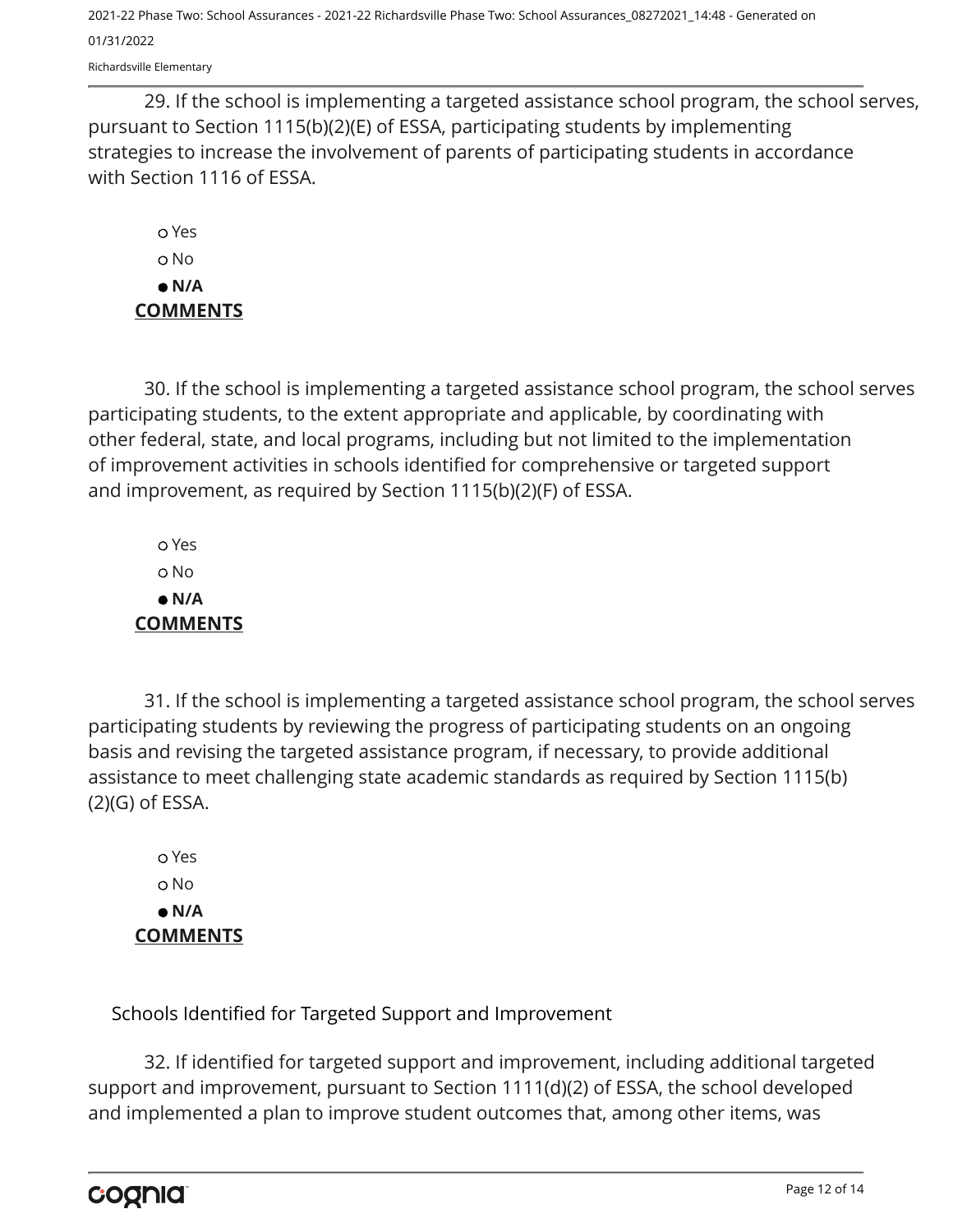Richardsville Elementary

informed by all indicators, including student performance against long-term goals; included evidence-based interventions; and, approved by local leadership. For reference, "evidence-based" is defined in ESSA Section 8101(21).

 Yes o No  **N/A COMMENTS**

33. If identified for additional targeted support and improvement pursuant to Section 1111(d)(2)(C), the school developed and implemented a plan to improve student outcomes that also identified resource inequities to be addressed through implementation of such plan.

 Yes No  **N/A COMMENTS**